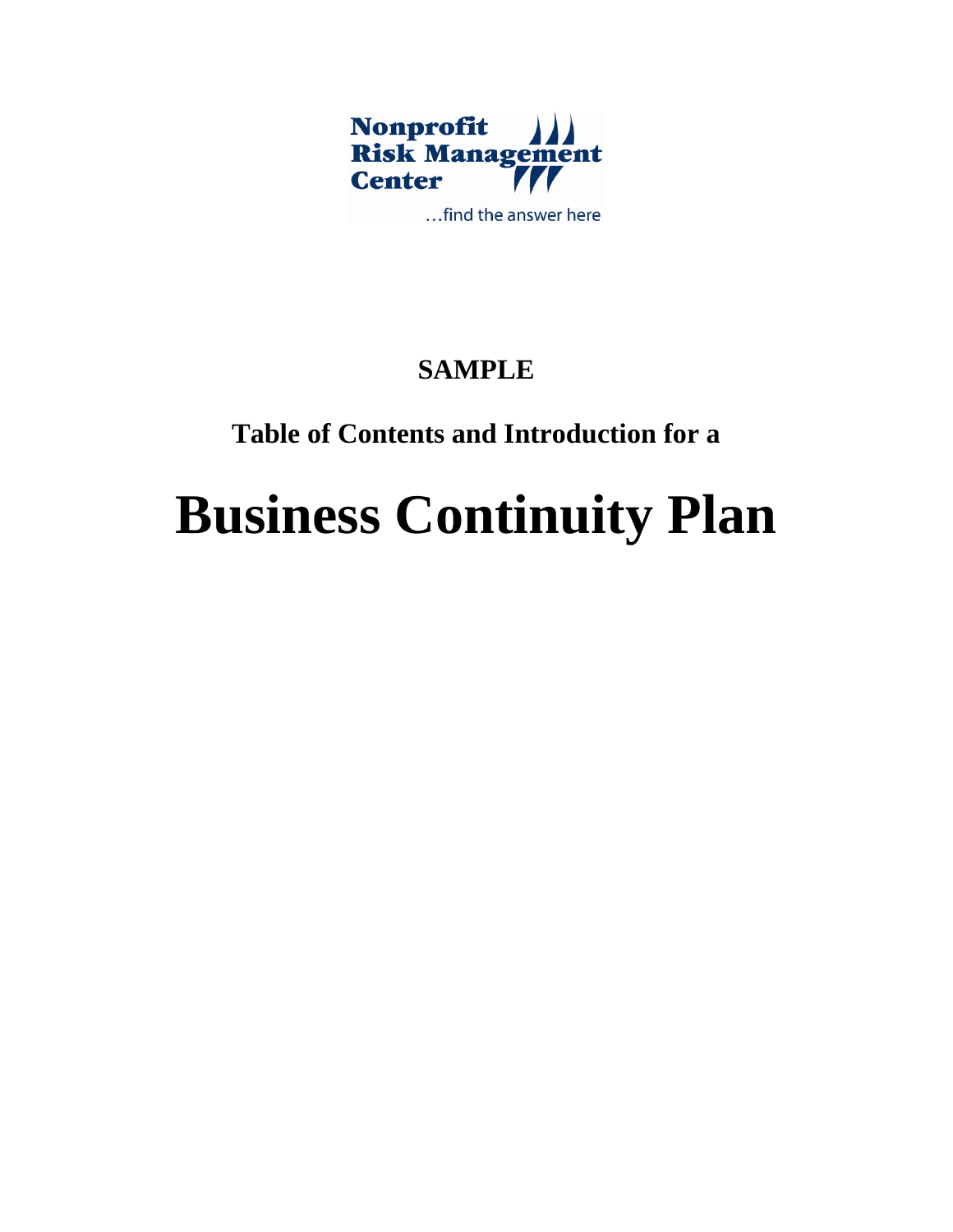# **Table of Contents**

| $\mathbf{1}$   |     |                                                                  |
|----------------|-----|------------------------------------------------------------------|
| $\overline{2}$ |     |                                                                  |
|                | 2.1 |                                                                  |
|                | 2.2 |                                                                  |
| 3              |     |                                                                  |
|                | 3.1 |                                                                  |
|                | 3.2 |                                                                  |
|                | 3.3 |                                                                  |
|                | 3.4 |                                                                  |
|                |     | 3.4.1                                                            |
|                |     | 3.4.2                                                            |
|                |     | 3.4.3                                                            |
|                |     | 3.4.4                                                            |
|                |     |                                                                  |
|                | 3.6 |                                                                  |
|                | 3.7 |                                                                  |
|                |     | 3.7.1                                                            |
| $\overline{4}$ |     |                                                                  |
|                | 4.1 |                                                                  |
|                | 4.2 |                                                                  |
| 5              |     |                                                                  |
|                | 5.1 |                                                                  |
|                |     |                                                                  |
|                |     |                                                                  |
|                | 5.2 | Appendix B – Technical Business Interruption Scenarios           |
|                | 5.3 |                                                                  |
|                | 5.4 | Appendix D - Emergency Disaster Recovery Team Staffing and Tasks |
|                | 5.5 |                                                                  |
|                | 5.6 |                                                                  |
|                | 5.7 |                                                                  |
|                | 5.8 |                                                                  |
|                | 5.9 |                                                                  |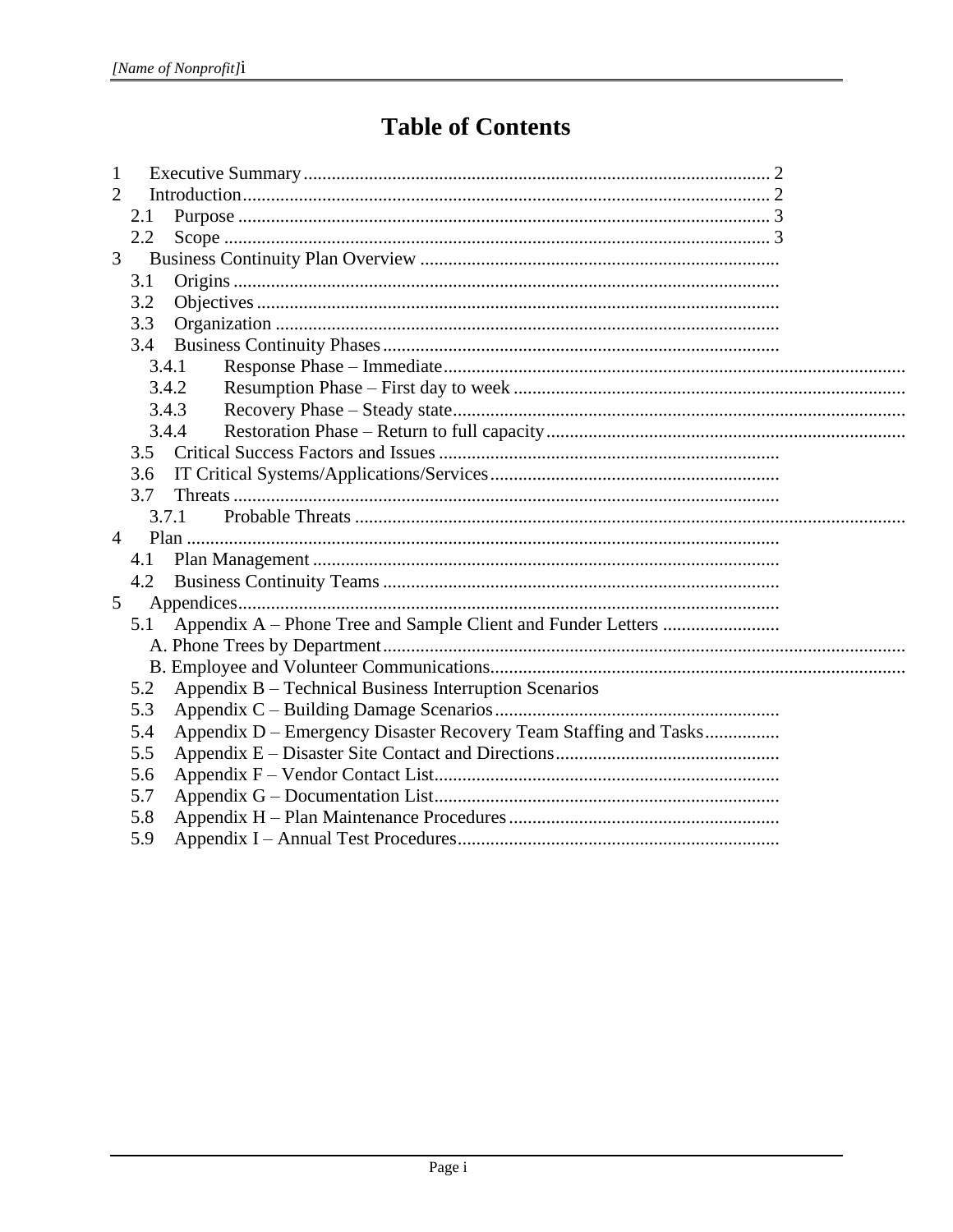## <span id="page-2-0"></span>**1 EXECUTIVE SUMMARY**

[This should be written upon completion of plan. The summary may include introductory descriptions from each section in the plan, or present a simple overview of the plan].

## <span id="page-2-1"></span>**2 INTRODUCTION**

This document contains the Business Continuity Plan for the [Name of Nonprofit]. It is the document containing the information needed to post-interruption decision-making and the agency's response to any disruptive or extended interruption of the organization's normal operations and services.

This plan represents the [Name of Nonprofit] commitment to response, resumption, recovery, and restoration planning. This plan must be kept current to ensure the accuracy of its contents. Each individual responsible for information or materials in the document must ensure that resources are committed to the maintenance of its contents.

The [Name of Nonprofit] Business Continuity Plan is intended to provide a framework for constructing plans to ensure the safety of employees, volunteers and consumers (clients) and the resumption of time-sensitive operations and services in the event of an emergency (fire, power or communications blackout, tornado, hurricane, flood, earthquake, civil disturbance, etc,) disaster, or other business interruption.

Although this plan provides guidance and documentation upon which to base emergency response, resumption, and recovery planning efforts, it is not intended as a substitute for informed decision-making. Senior management, middle management, board members and staff must identify services for which disruption will result in significant financial and/or operational losses. Plans should include detailed responsibilities and specific tasks for emergency response activities and business resumption operations based upon pre-defined time frames.

A Business Continuity Plan is not a one-time commitment. Instead, a Business Continuity Plan is an on-going, funded business activity budgeted to provide resources required to:

- Perform activities required to construct and maintain plans
- Train and retrain employees
- Develop and revise policies and standards as the department changes
- Exercise strategies, procedures, team and resources requirements
- Report on-going business continuity planning to senior management
- Research processes and technologies to improve resumption and recovery efficiency

Developing a Business Continuity Plan that encompasses activities required to maintain a viable continuity capability ensures that a consistent planning methodology is applied to all of the [Name of Nonprofit] operations. Business continuity plan elements necessary to create a viable, repeatable and verifiable continuity capability include:

• Implementing accurate and continuous vital records, data backup, and off-site storage